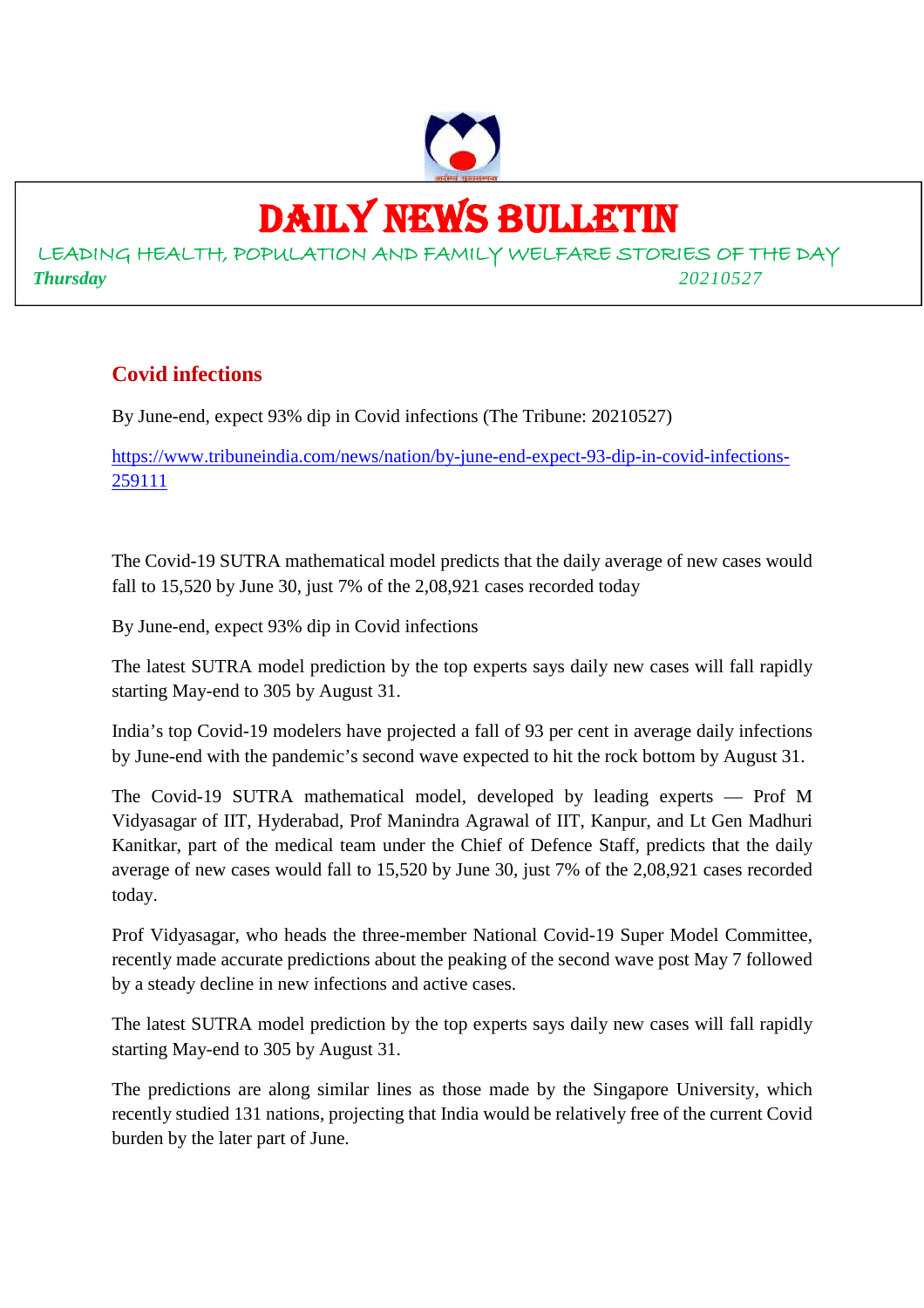#### **Vaccine**

#### **Vaccine mix-up: 20 UP villagers get wrong 2nd dose of vaccine (The Tribune: 20210527)**

https://www.tribuneindia.com/news/coronavirus/vaccine-mix-up-20-up-villagers-get-wrong-2nd-dose-of-vaccine-258817

They're being closely monitored, say health officials

Vaccine mix-up: 20 UP villagers get wrong 2nd dose of vaccine

For representation only. PTI file photo

In a major goof-up, health workers in Uttar Pradesh's Siddharthnagar district administered Covaxin to 20 villagers who had been given Covishield in the first dose.

The incident has been reported from the primary health centre in Barhni where people from Audahi Kala and another village received Covaxin shots on May 14.

Chief Medical Officer Sandip Chaudhary on Wednesday said he has ordered an inquiry into the matter and assured stern action against those found responsible for this negligence.

He said that no one has yet reported any health complaints and a health department team has already met them.

The incident came to light when one of the villagers, Ram Surat, brought to the notice of the health workers that he received different vaccines in the first and the second dose.

Accepting the shortcoming on the part of the health workers, the CMO said 20 people have been administered a mix-up of vaccines and the medical teams are keeping a close watch on them.

The people who got different vaccines are under stress but no problem has been reported with any one of them so far, health officials said. — PTI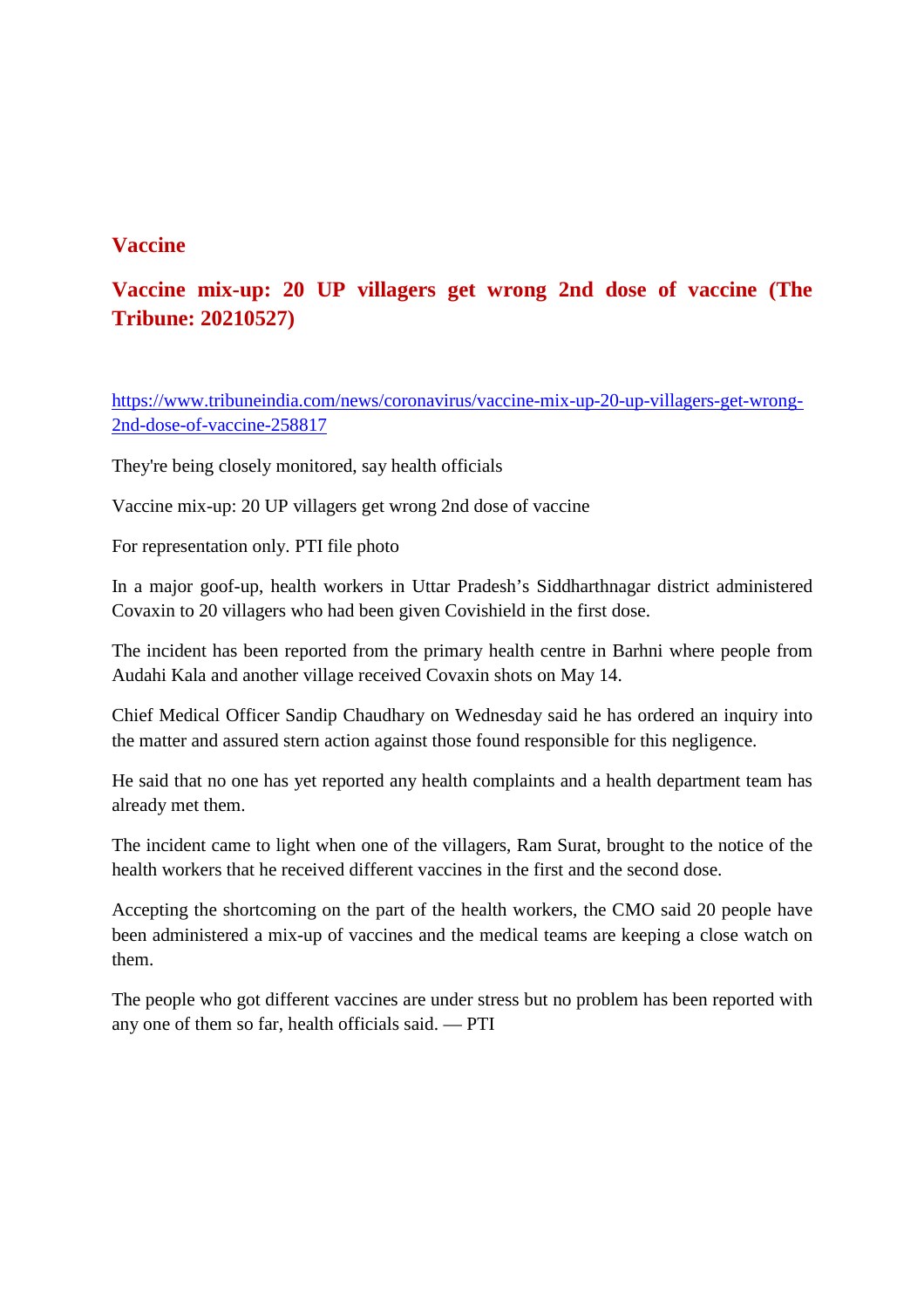#### **Antibody protection**

#### **Mild Covid-19 induces lasting antibody protection, study finds (The Tribune: 20210527)**

https://www.tribuneindia.com/news/coronavirus/mild-covid-19-induces-lasting-antibodyprotection-study-finds-258239

The researchers found antibody-producing cells in people 11 months after first symptoms

Months after recovering from mild cases of Covid-19, people still have immune cells which produce antibodies against the novel coronavirus, according to a study.

The researchers from Washington University School of Medicine in St. Louis, US, noted that such cells could persist for a lifetime, churning out antibodies all the while.

The study, published on Monday in the journal Nature, suggests that mild cases of Covid-19 leave those infected with lasting antibody protection and that repeated bouts of illness are likely to be uncommon.

"Last fall, there were reports that antibodies wane quickly after infection with the virus that causes Covid-19, and mainstream media interpreted that to mean that immunity was not longlived," said senior author of the study Ali Ellebedy, an associate professor at Washington University School of Medicine.

"But that's a misinterpretation of the data. It's normal for antibody levels to go down after acute infection, but they don't go down to zero; they plateau," Ellebedy said.

The researchers found antibody-producing cells in people 11 months after first symptoms.

These cells will live and produce antibodies for the rest of people's lives, and that's strong evidence for long-lasting immunity, they said.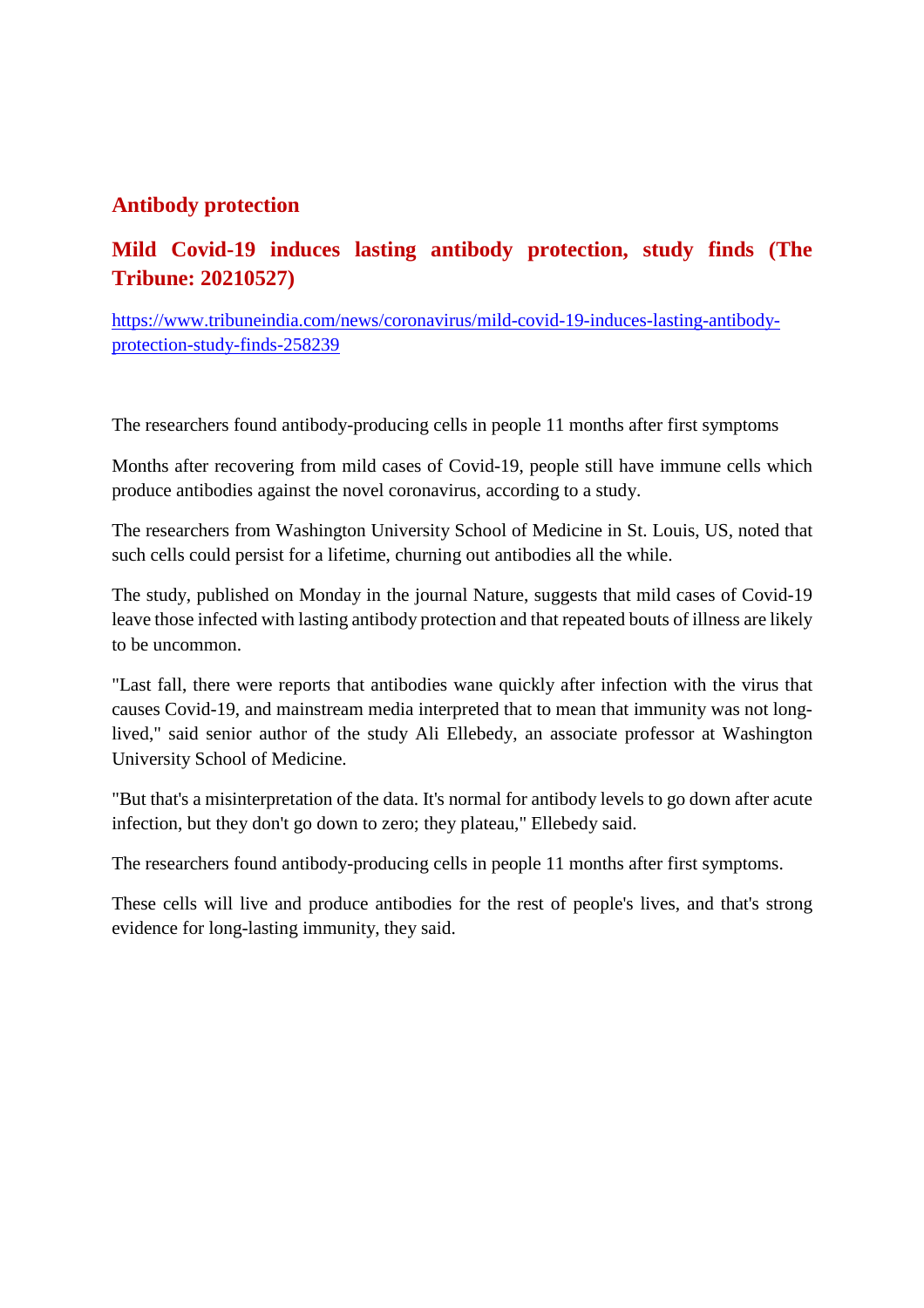http://onlineepaper.asianage.com/articledetailpage.aspx?id=15613519

## 'Vaccine very important to save lives'

New Delhi, May 26: Prime<br>Minister Narendra Modi<br>on Wednesday described Covid-19 vaccines as<br>"absolutely important to "absolutely important to<br>save lives and defeat the<br>pandemic", noting that<br>this "once-in-a-lifetime"<br>crisis has brought<br>tragedy and sufferings at<br>doorsteps of many and<br>caused huge economic

impact.<br>Delivering the keynote address on the occasion of<br>"Vesak Global Celebrations" on Buddha Purnima. he said the pandemic has impacted every nation. adding that the planet will<br>not be the same after this and the events in future<br>will be remembered as

will be remembered as<br>either pre or post-Covid.<br>He, however, added that<br>there have been many<br>noteworthy developments<br>which strengthen our

strategy to fight it.<br>"Most importantly, we have the vaccine which is<br>absolutely important to associately informate of<br>pandemic," Mr Modi said, asserting that the emergence of jabs within a<br>year of the Covid-19 outbreak shows the power of human determination<br>and tenacity.

India is proud of its scientists for developing vacenuss for averaging vac-<br>cines, he said, and also<br>saluted healthcare and<br>frontline workers for risk-<br>ing their lives to save others. Offering condolences to those who have suffered<br>and lost near and dear ones in the pandemic, the<br>Prime Minister said he grieved with them.

In Covid-19, the humanitv has faced its worst cri-

**PRIME MINISTER** Modi also highlighted the issues of climate change and terrorism. saying one must not lose sight of the other challenges faced by humanity while fighting the pandemic

sis in decades and has not<br>seen a pandemic like this

Seen a pandemic like this<br>for a century, he said.<br>This comments came<br>amid several states com-<br>plaining of a shortage of<br>vaccines and also reports of vaccine hesitancy in a<br>section of the population. On the occasion, Mr<br>Modi also highlighted the issues of climate change and terrorism, saying one<br>must not lose sight of the other challenges faced by<br>humanity while fighting

humanity white righting<br>the pandemic.<br>With the Prime<br>Ministers of Nepal and<br>Sri Lanka and the secre-Series and the secretary<br>dary general of<br>International Buddhist<br>Confederation in a ten-<br>dance at the virtual event,<br>Mr Modi gave a call for all<br>those who believe in<br>the munanity to come together<br>and defeat terrorism and radicalisation. The<br>life of Gautama Buddha the or Gautama Buduatia<br>was about peace, harmo-<br>ny and co-existence, he<br>noted, adding that there<br>are still forces whose existence depends on spreading hate, terror and mind-<br>less violence.

less violence.<br>
Such forces do not<br>
believe in liberal demo-<br>
cratic principles, he<br>
added, according to a<br>  $PTT$ 



A beneficiary receives a dose of the Covid-19 vaccine during a vaccination drive<br>for specially-abled at Gurgaon's Ambience Mall on Wednesday.  $- P$ 

### Vaccine mix-up: 20 villagers in UP get wrong second jab

Siddharthnagar (UP),<br>May 26: In a major goof-<br>up, health workers in<br>Uttar Pradesh's Uttar Pradesh's<br>Siddharthnagar district<br>administered Covaxin to<br>20 villagers who had<br>been given Covishield in the first dose.

The incident has been reported from the pri-<br>mary health centre in<br>Barhni where people<br>from Audahi Kala<br>and another village received Covaxin shots<br>on May 14.<br>Chief medical officer

Sandip Chaudhary on Wednesday said he has<br>ordered an inquiry into the matter and assured stern action against<br>those found responsible for this negligence.<br>He said that no one has

yet reported any health<br>complaints and a health department team has

department team has<br>aready met them.<br>The incident came to<br>light when one of the vil-<br>lagers, Ram Surat,<br>brought to the notice of<br>the health workers that<br>he received different vac-

cines in the first and the second dose.

second dose.<br>Accepting the short-<br>coming on the part of<br>the health workers, the<br>CMO said 20 people have been administered a<br>mix-up of vaccines and<br>the medical teams are keeping a close watch on them.

The people who got dif-Frent vaccines are<br>under stress but no prob-<br>lem has been reported<br>with any one of them so<br>far, health officials said.  $-PTI$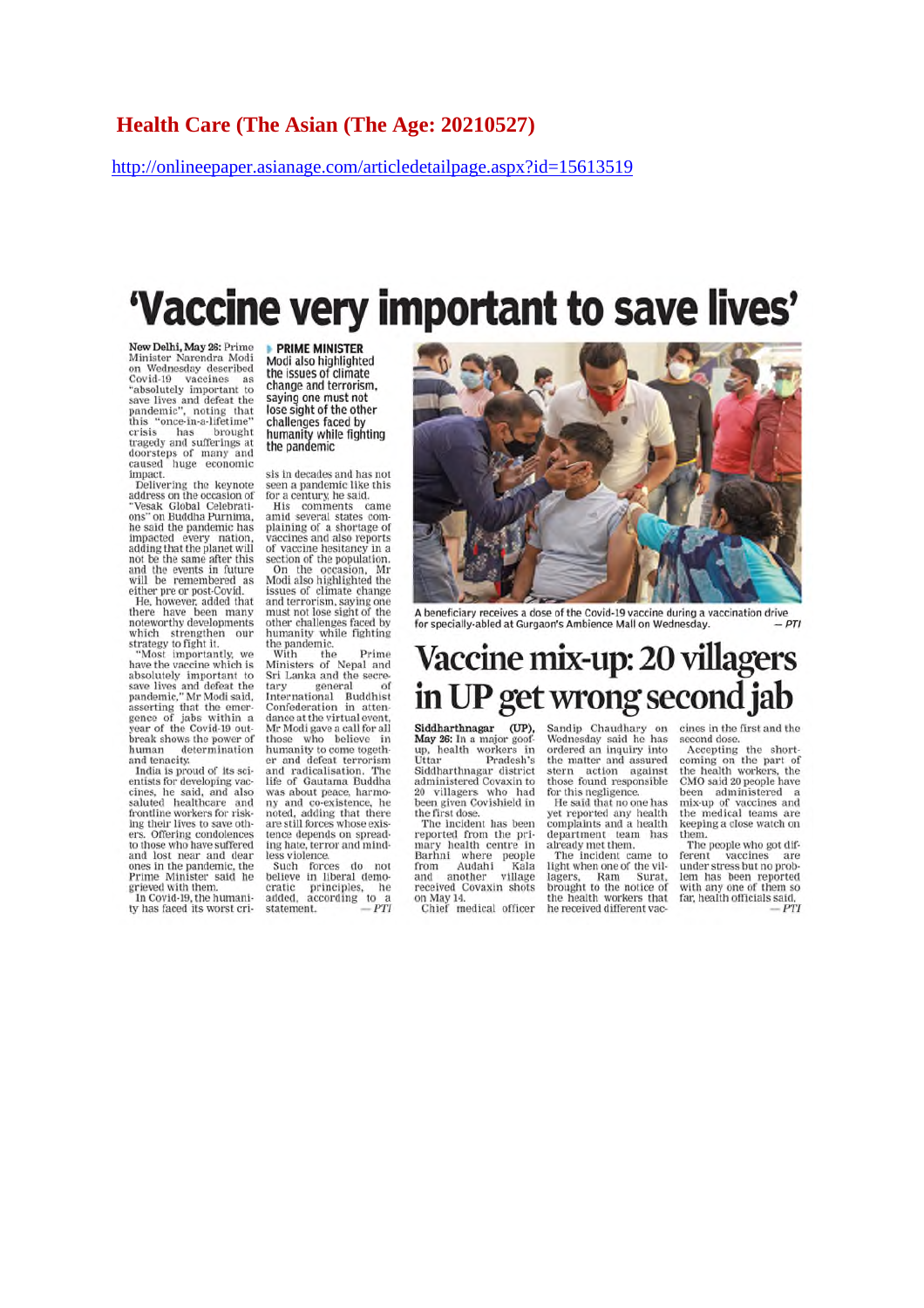#### **Black Fungus (The Age: 20210527)**

http://onlineepaper.asianage.com/articledetailpage.aspx?id=15613790

## Cases dip, but black fungus big worry

Continued from Page 1 in the last 24 hours, with nearly three lakh recoveries. India's recovery rate now 89.66 per cent. while the weekly positivity rate is 11.45 per cent.<br>Officials said the daily positivity rate was 9.42 per cent and was less than 10 per cent for two consecutive days.

Several cities have started easing restrictions. In<br>Punjab's Ludhiana, shops can now remain open till 3 pm and home delivery by restaurants is allowed till 9 pm, while night curfew timings have been changed in 36 Gujarat cities from 9 pm to 6 am instead of 8 pm to 6 am.

However, the bigger challenge for the government is to tackle the rising cases of black fungus. The Centre's records show patients under 11,717 treatment for black fungus, or mucomycosis. The highest number of such

patients are in Gujarat  $(2,859)$ , Maharashtra (2,770), Madhya Pradesh (752) and Telangana (744). In Delhi, though the<br>Centre's list shows 119 patients are under treatment for black fungus, Delhi CM Arvind Kejriwal said the number was actually 620. He said that a shortage of medicines was hampering its treatment

"Delhi is getting about<br>400 vials of Amphotericin B needed to treat the fungal infection from the<br>Central quota while 4,000 vials are required daily," Mr Kejriwal. said However, chemicals and<br>fertilisers minister D.V. Sadananda Gowda said 23.680 vials of Amphotericin B were supplied across the country on May 21, and an additional 19,420 vials were allocated on May 24. On Wednesday, 29,250 more Amphotericin B vials

 $\mathbf{1}$ 

The Centre said that India was the second country after the US to cross 20cr cumulative Covid-19 vaccination coverage, adding that 42% of the population above 60 had got the 1st dose of the vaccine

were allocated to all states and Union territories.

The Centre has, meanwhile, said that India was the second country after the United States to cross 20 crore cumulative Covid-19 vaccination coverage. adding that 42 per cent of the population above 60 had got the first dose of the vaccine.

However, a bizarre incident was reported from Siddhartha Nagar on the Uttar Pradesh-Nepal border, where about 20 villagers were given a cocktail of vaccines -- Covaxin after Covishield. The vil-

**BAAA** 

lagers were injected with Covishield in the first week of April and then given Covaxin as their second dose on May 14.

NDTV reported that<br>health department offithat cials said there was no order from any authority to mix vaccines and an inquiry has been ordered into the incident. Officials claimed no one has reported adverse health effects from this mixup of vaccines so far.

"This is definitely an<br>oversight. There are no instructions from the government to administer a cocktail of vaccines. So, it is an oversight. We have ordered an inquiry and have got the report. I have asked for an explanation from those who are guilty. We will take whatever action action is possible,"<br>Siddhartha Nagar's chief medical officer Sandeep Chaudhary had told NDTV.

#### **Covid -19 (The Age: 20210527)**

**BOAT** 

http://onlineepaper.asianage.com/articledetailpage.aspx?id=15613541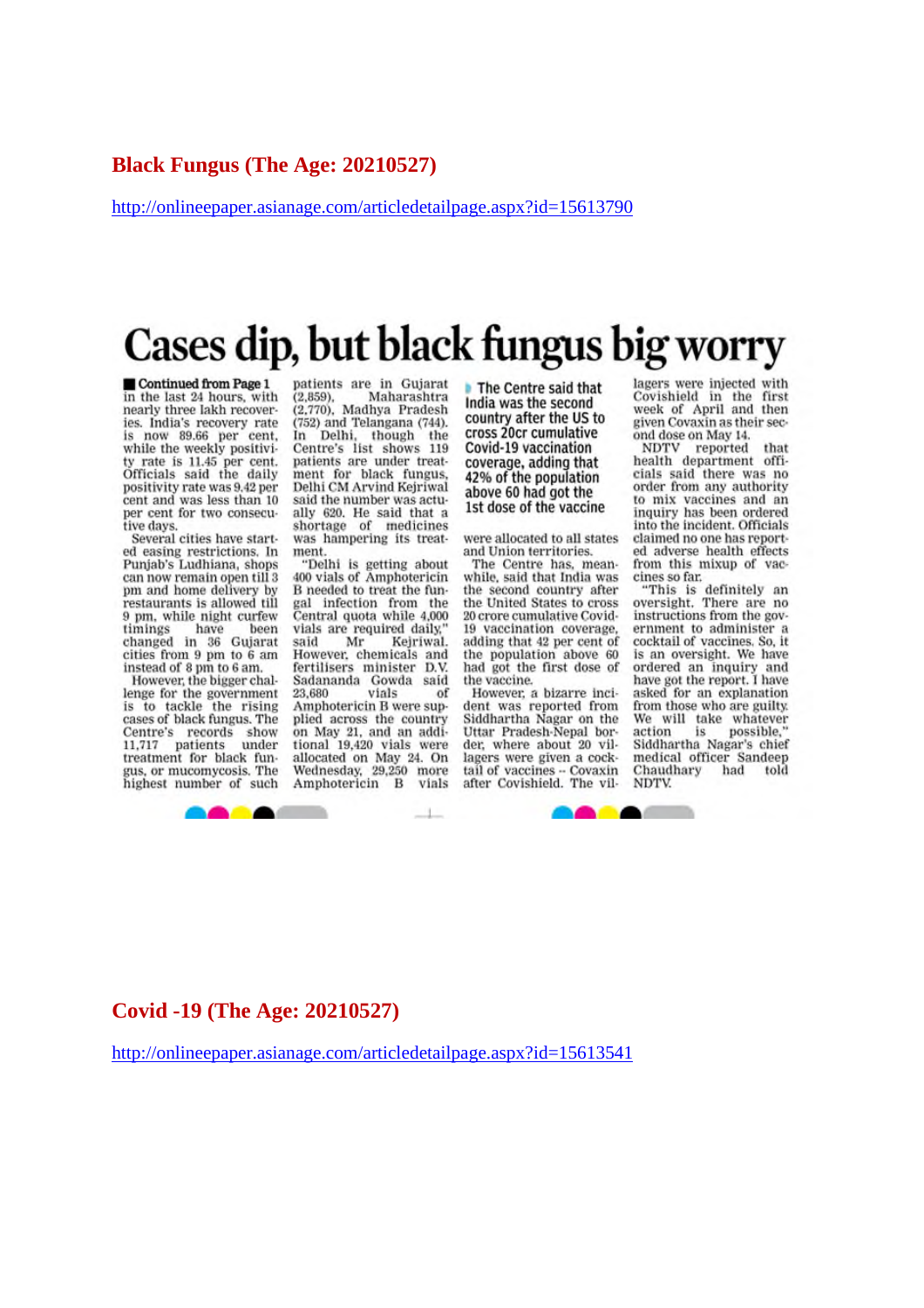# **THE ASIAN AGE**

#### 27 MAY 2021

# Protest in time of Covid needs urgent resolution

housands of farmers protesting against the three laws that will govern<br>Indian agriculture henceforth on Wednesday observed a "black day", marking the completion of six months of their agitation at the gates of the national capital. "We are not going anywhere," they said and insisted that they have no plans to go home unless the government listened to them, r the three laws and offered them legal guarantee for minimum support price for their produce. They also want protection from the impact of the proposed Electricity Bill. Farmers in Uttar Pradesh, Haryana, Punjab and several other states also joined the protest, called by the umbrella organisation of farmers unions, the Samyukta Kisan Morcha (SKM).

The government has been playing hot and cold on the issue of the repeal of the Farmers' Produce Trade and Commerce (Promotion and Facilitation) Bill, 2020, The Farmers (Empowerment and Protection) Agreement of Price Assurance and Farm Services Bill, 2020, and The Essential Commodities (Amendment) Bill, 2020. It is curious that all the tall figures in the government, from Prime Minister

The government must resume talks at the earliest and convince the farmers about its earnestness or be convinced by their fears. Letting the annadatas go on an unending agitation does not behove a democratic government.

Narendra Modi to agriculture minister<br>Narendra Tomar to defence minister Rajnath Singh who tried to mediate with the farmers, have all declared their intention to alleviate the fears of the farming community but they have remained on the streets for the last six months despite 11 rounds of talks!

The farmers have been apprehensive of the intentions of the government when it legally and effectively opens up the Indian farm sector and leaves it for the market forces to control. They cannot be faulted given that the government's track record of planning and executing its ideas on the ground has been dismal. If its bungling on demonetisation and the introduction of Goods and Services Tax is

not enough, then the government's vanishing act while the nation fell prev to the second wave of the pandemic Covid-19 would add to the fear in the minds of the farming community.

The Opposition parties have also lent their support to the farmers' demands. The government must stop being obdurate and immediately resume talks with the SKM, they have stated in a letter to the Prime Minister this week, reminding the government that it will help "protect lakhs of our annadatas becoming victims of the pandemic so that they can continue to produce food to feed the Indian people".

While the government has been saying it had the welfare of the farming community at its heart, anti-social elements have been working overtime to malign the agitation. They almost succeeded in their mission with the drama played out on the Republic Day but for the dexterous move by the Bharat Kisan Union leader Rakesh Tikait. A similar attempt was made when a section of the media accused the protesters of stopping oxygen carriers to Delhi. That, too, was exposed in no time.

The government must realise that no agitation can be drawn this long unless there is a genuine cause. The government must resume talks at the earliest and convince the farmers about its earnestness or be convinced by their fears. Letting the annadatas go on an unending agitation does not behove a democratic government.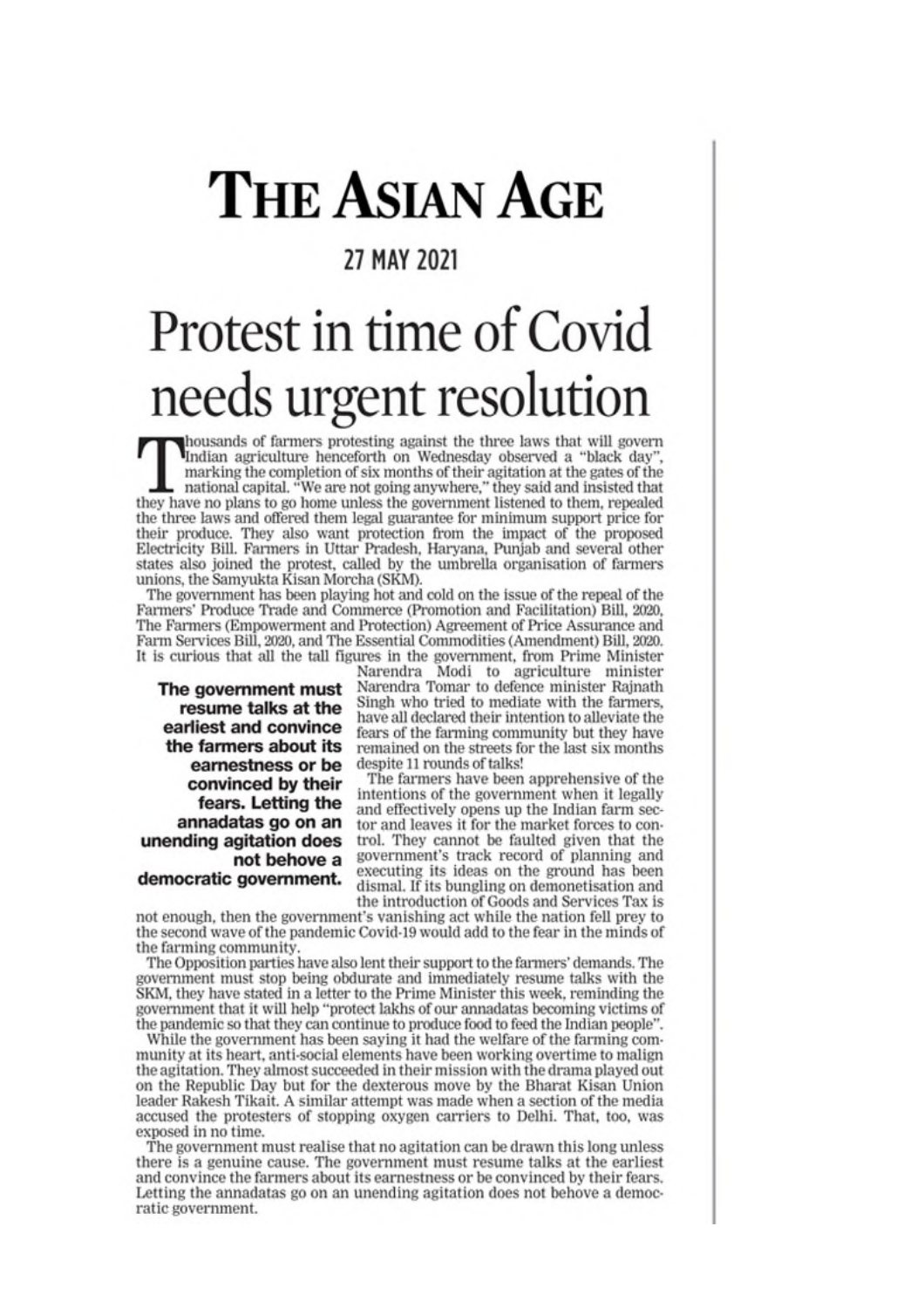#### **Vaccination**

#### **Naturally, selection: On vaccinating the vulnerable in 18+ group (The Hindu: 20210527)**

https://www.thehindu.com/opinion/editorial/naturally-selection-the-hindu-editorial-onvaccinating-the-vulnerable-in-18-group/article34652685.ece

Prioritising the vulnerable in COVID-19 vaccination for 18-plus group is essential

When supply is finite, it is a no-brainer that a burgeoning demand will not be met. Tailoring supply for optimal effect would then be the prudent way ahead, a strategy that the Centre would do well to employ in its COVID-19 vaccination programme. Though the ideal, distant at this stage, is to achieve vaccination of the entire population or enough to create herd immunity, supply considerations will necessarily mean prioritisation of groups for vaccination. While the vaccines have been shown to be effective in preventing death or severe disease by and large, the vaccine's effect on interrupting or reducing transmission is also an important consideration in deployment. Studies have shown an inverse correlation between vaccinations and infections; a study in Tamil Nadu showed that the percentage of people over 60 years infected in the second wave had come down by 7%, even as the numbers in other age groups rose. This age segment was among the early priority groups for vaccination. With the government opening up vaccinations for all adults, it is imperative that some line list of priority be readied, on the basis of vulnerability and societal role.

Primary among them are people in the services sector — those whose jobs mandate interactions with multiple people. This would include those in banks, delivery agents, transportation staff, store workers, vendors, lawyers and journalists. As States begin free vaccinations for the 18 plus age group, it will be prudent to draw up a priority list even in the 18-44 age category, as Kerala, Karnataka and Tamil Nadu have done, for instance. While Kerala seeks to prioritise those with co-morbidities, disabilities and 43 categories of field staff of various departments, Karnataka has included 18 categories of people in its priority list for the 18-plus age group including bank workers, forest department staff and construction workers. Tamil Nadu has determined a broad list of categories including the disabled, vendors, e-commerce staff, pharmacy and grocery store staff, those in the transportation sector, and school and college teachers, besides mediapersons. The Centre, which has assumed a sutradhar's role in this entire pandemic, must draw up a list of priority categories that each State can then adapt to its local requirements. While lockdowns, in force in most States, will slow down the pace of transmission and give health-care resources a much-needed break, the way ahead is certainly vaccination — and prioritised vaccination. Once vaccine supply picks up, a more expansive first-come, first-served basis, as in the private sector now, can be adopted. Until then, it is the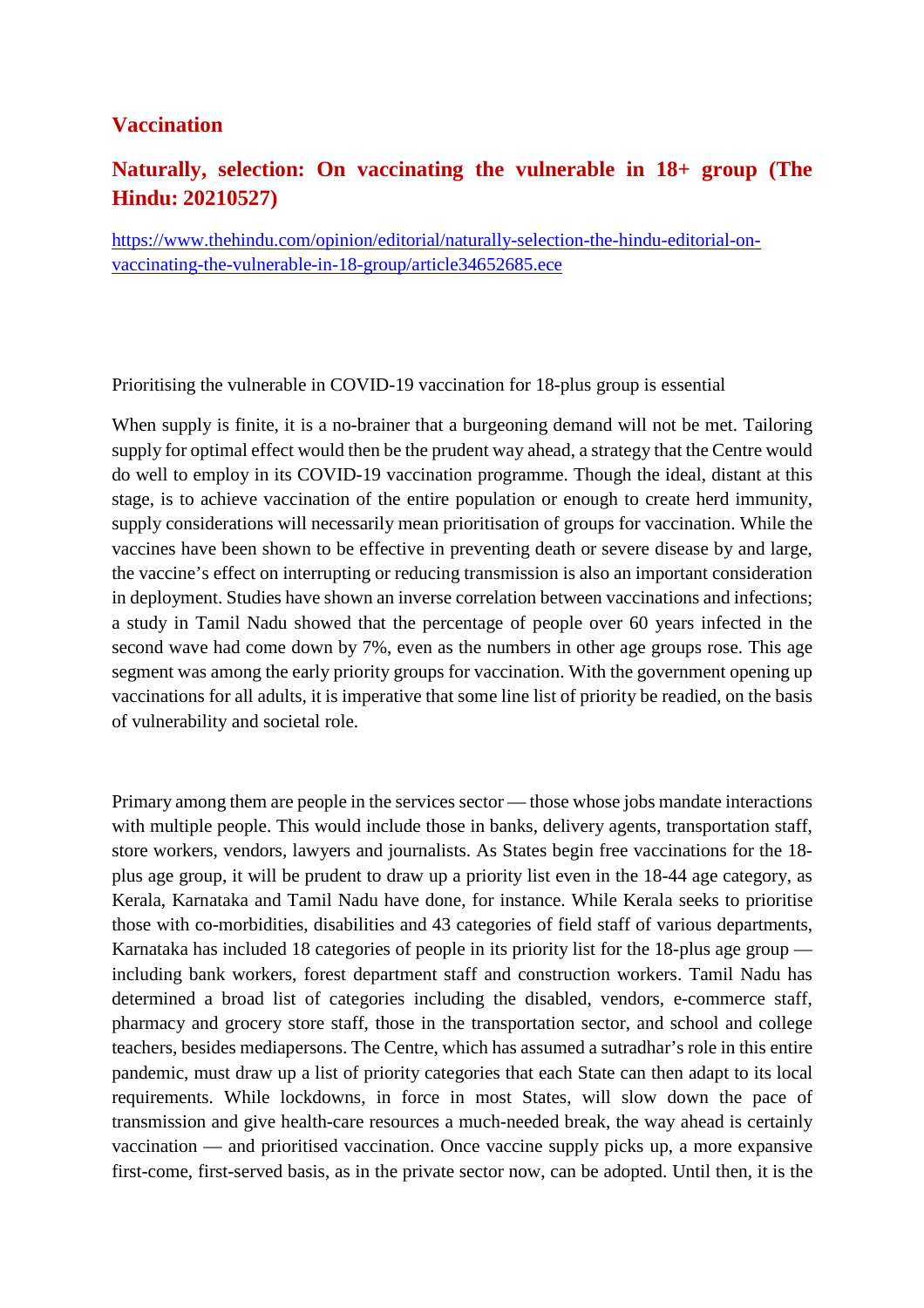government's bounden duty to ensure an equitable coverage among vulnerable groups of people who are most at risk, and carry a higher risk of transmission, because of the sheer number of people they interact with daily.

#### **Coronavirus**

#### **Coronavirus | Rising cases are because of carelessness of people, says CCMB chief Mishra (The Hindu: 20210527)**

https://www.thehindu.com/sci-tech/health/coronavirus-rising-cases-are-because-ofcarelessness-of-people-says-ccmb-chief-mishra/article34117597.ece

We need to study how the virus behaves in people with different comorbidities, says CCMB Director Rakesh Mishra, ruling out the possibility of mutations causing the surge in cases.

Director of the Centre for Cellular and Molecular Biology (CCMB) Rakesh Mishra speaks exclusively to The Hindu about the concerns regarding the present surge of COVID cases in India and how the virus is manifesting differently in different people and the possible role of mutation in the current surge of cases. The CCMB has been doing analysis of coronavirus variants in India, studying the evolution of the virus, its mutations and strains ever since the pandemic hit the country. The CCMB is also part of the SARS-CoV-2 Genomic Consortia (INSACOG), comprising 10 institutes, set-up by the Central Government for sequencing of coronavirus genomes.

What explains the constant rise in cases in States such as Kerala and Maharashtra?

Though we have not found a concrete reason for it, there could be a couple of possibilities. One, this surge is caused by a more transmissible variant from outside India but we don't have any such indication. Around 300 cases of new variants in the country are insignificant.

Second possibility is of a new variant emerging within the country. To confirm this possibility, we need to analyse larger number of people for a longer period. But since we have not found any common mutation or common change in the cases that are occurring, it is less likely to be the cause. And third possibility is that the people are not taking adequate preventive measures. Well, we feel that there are high chances of this to be true. It can lead to a chain reaction, and a sudden surge of cases.

Kerala controlled the epidemic very fast in the beginning, which means not many people got infected or exposed to the virus in the State and so not many developed the protective antibodies. It means a lot of people are vulnerable to catching the infection in the State. Though people across country are becoming complacent, same degree of indiscipline on people's part in State like Kerala may lead to much more cases of COVID.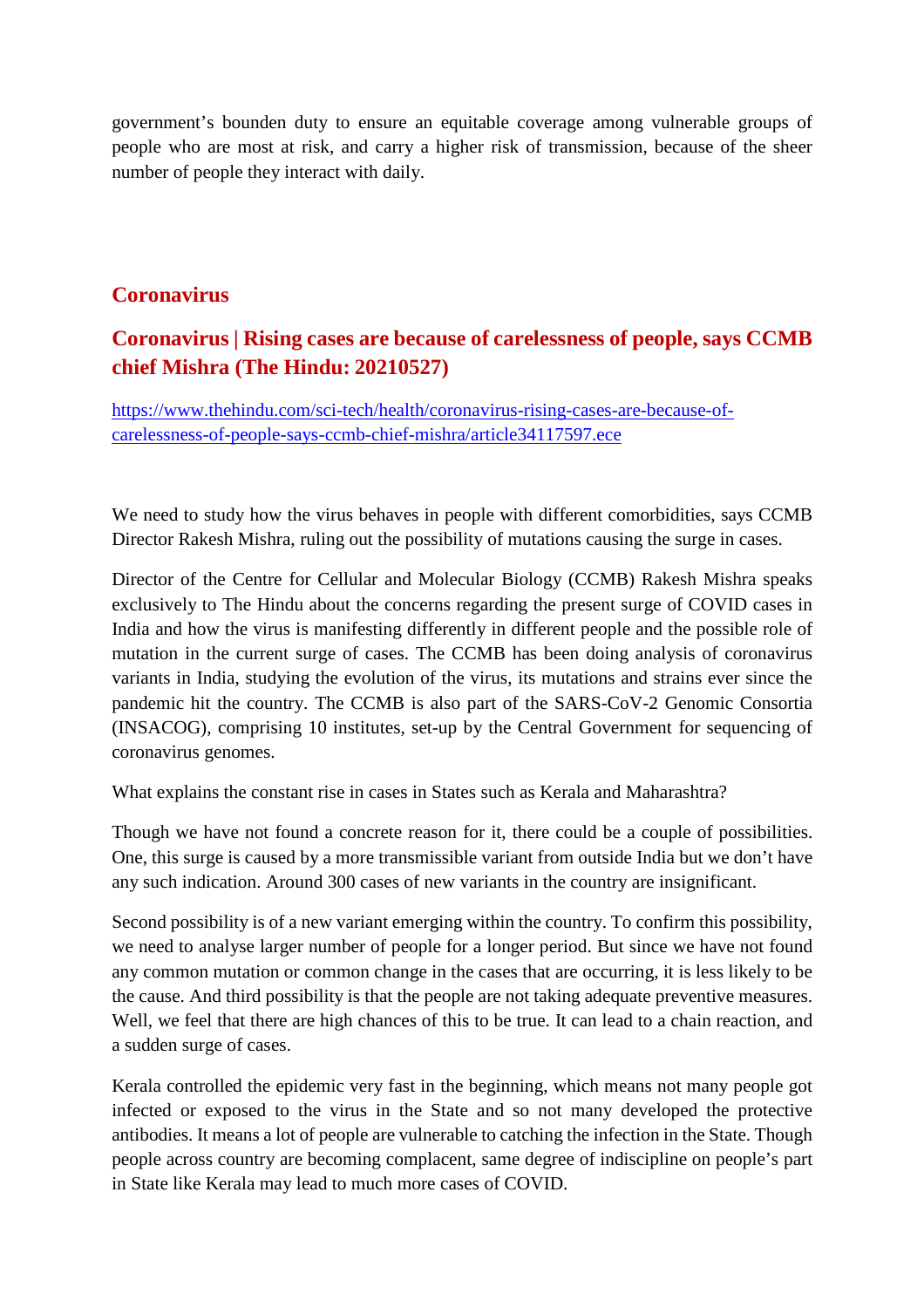It is the same time of the year last year when Covid cases began to rise. Now again the cases are rising. Can we see another wave? How important is vaccination?

Another wave is always possible. As summers are harsher in India, people tend to stay indoors, switch on their ACs and coolers and then come out in the evening in masses. This could lead to rise in infection. But the co-relation between the last year and this year's rise could just be a coincidence.

Looking at the trend of rising cases, one thing is very clear that these are because of carelessness at people's part and we can easily stop the spread by following COVID -appropriate behaviour which include wearing mask, washing hands, avoiding large gatherings, avoiding indoor crowding.

Vaccination is a powerful tool and I think so far the vaccination drive has gone well. But now we may think of opening it up to private sector so that we can reach a large number of people in less time. If we can double or triple the number of people getting vaccines, we can stop or curb COVID spread effectively.

Covid is also manifesting differently in different people. Why?

This is the least understood part of COVID. Most of our time so far has gone into fighting the disease and managing it. Now we need to conduct serious studies to understand the clinical features of the disease, how it effects organs, what all organs it affects, etc. We need to study how it behaves in different people with different co-morbidities. We will take a couple of years to explain every aspect of the disease.

This virus binds to the Ace2 receptor, protein sitting in the surface of the cell, to gain entry into the cell. Depending upon the health condition of the person, and expression level of the receptor on a given cell type, it may cause more damage to some organs than others.

Recently strains from South Africa, UK, Brazil have been reportedly found in India. Is this a cause of worry for us?

The source of infection in most of these cases is from outside India. We checked several other samples of those who have currently tested positive for Covid, we have not found any of these variants in them which means there is no spread of the variant in the country. So, as of now it is not a cause of worry.

It also means that the recent rise in cases is not because of these new variants; it is because people have lowered their guards, they have become complacent, and are not following Covid norms.

How do we keep a track of the virus?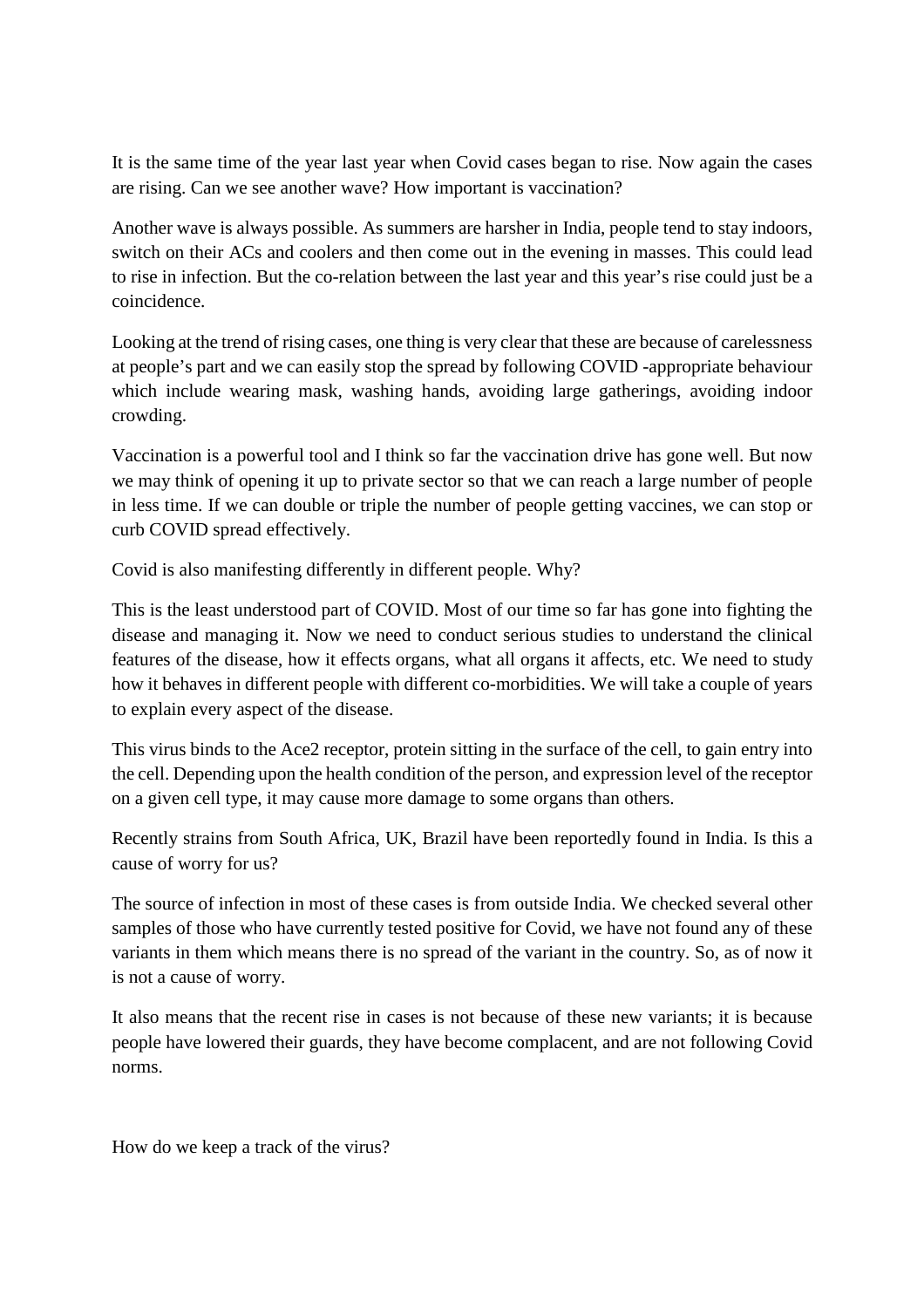There are many ways we track a virus. We have found an interesting and easy way to see its presence and prevalence in a locality. We can detect virus RNA in a sewage sample, and by studying the number of RNA molecules present, we can tell what percentage of people in a locality have infection. It is a much faster way to track a virus. Recently, we were able to validate this way of measuring level of infection in the population by sero-survey method. We might be able to use this method to track other pathogens as well.

Can mutations in the virus lead to reinfections?

501Y mutation in the U.K. has shown an increase in the number of infections but not reinfection. In Brazil too, there are not many cases of reinfection. In fact, all over the world, the reinfections are fewer. But this is the current situation, it does not mean that more rounds of mutations will not lead to re-infections. So, it is important that we keep a tight vigil and prevent spread of the disease as much as possible by social vaccine of mask, hand hygiene and social distancing, especially avoiding clustering of people in closed space.

#### **Zinc (The New Kerala: 20210527)**

#### **Zinc use linked to black fungus but more research needed: Experts (The New Kerala: 20210527)**

New Delhi, May 26: Amid the spread of 'black', 'white' and 'yellow' fungus in Covid-recovered patients, health experts on Wednesday said that multiple factors are playing a role and -> View it--> https://www.newkerala.com/news/2021/72662.htm

#### **Fungi Bacteria**

#### **Study shows how fungi, bacteria can activate genes associated with head, neck cancer Brasilia (The New Kerala: 20210527)**

[Brazil], May 26: A research group at Sao Paulo State University (UNESP) has analyzed how Candida albicans fungi and Staphylococcus aureus bacteria influen-> View it--> https://www.newkerala.com/news/2021/72436.htm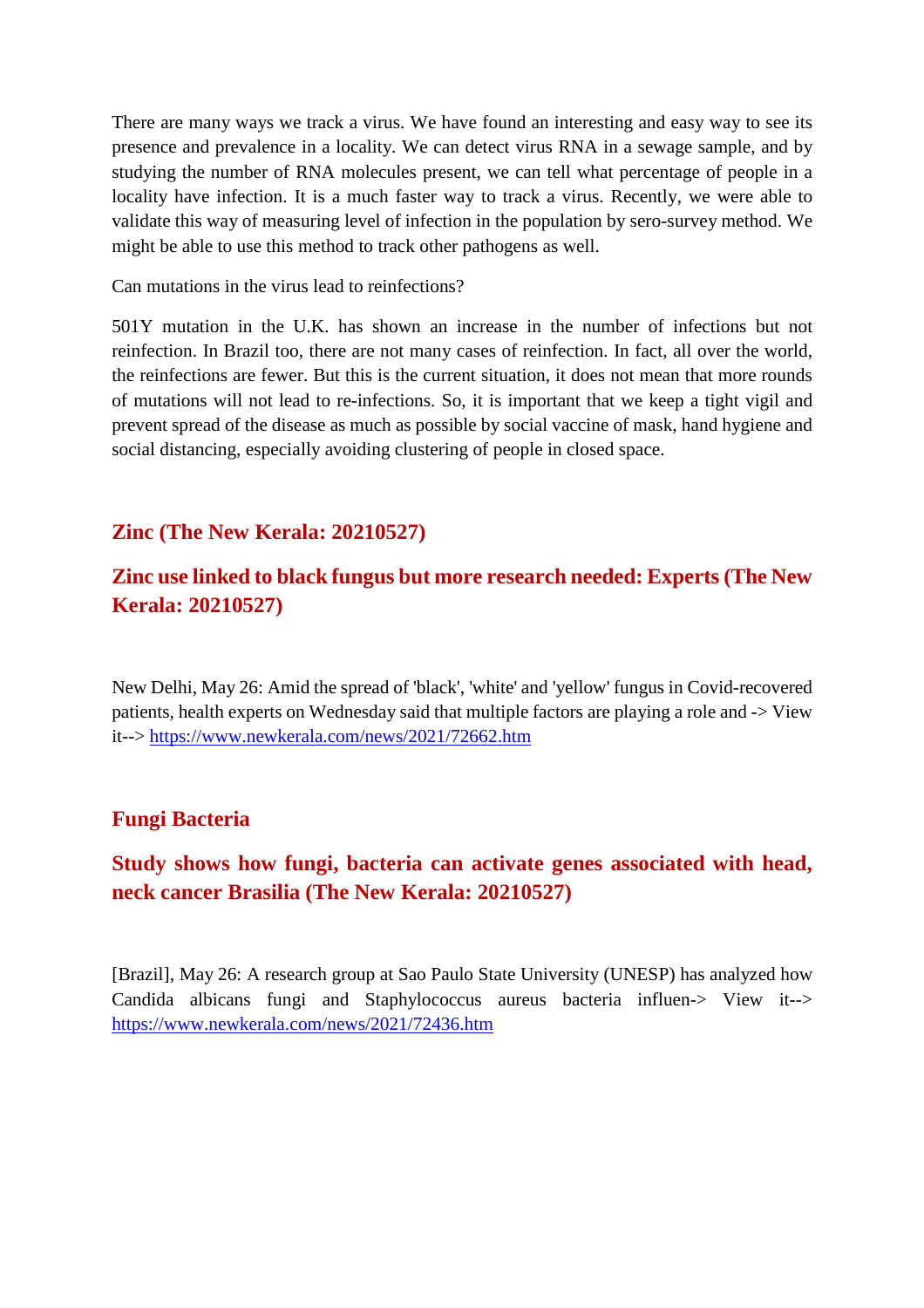#### **Vitamin-rich superfoods**

#### **Vitamin-rich superfoods to aid reduce anxiety, stress(The New Kerala: 20210527)**

New Delhi, May 26: A healthy diet, exercise, yoga, meditation, listening to music, or engaging in a hobby are all known stress-reduction strategies. Vitamins are an essential component in your q-> View it--> https://www.newkerala.com/news/2021/72346.htm

#### **Infection (Hindustan: 20210527)**

https://epaper.livehindustan.com/imageview\_832852\_108994734\_4\_1\_27-05- 2021\_0\_i\_1\_sf.html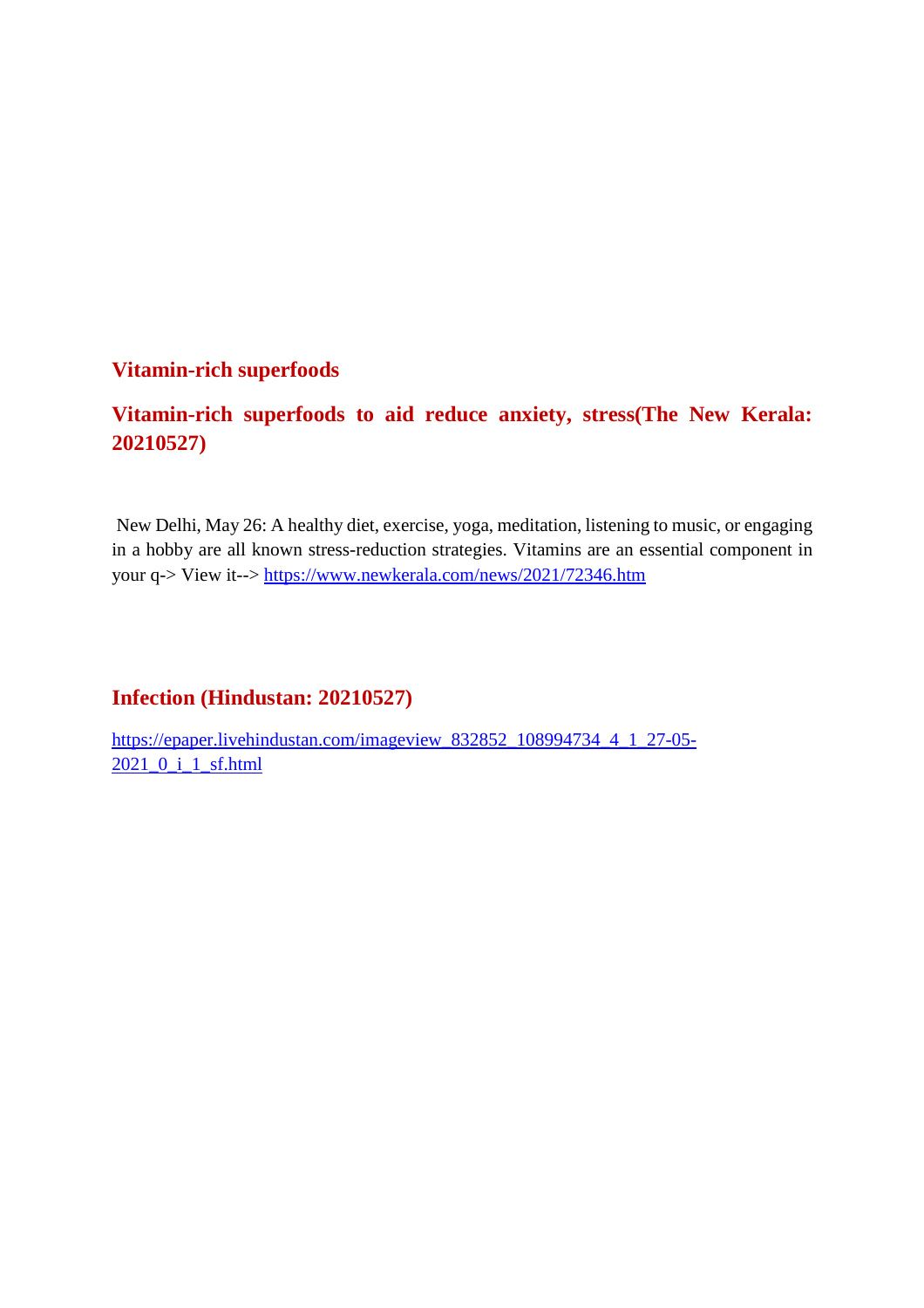# राजधानी में संक्रमण दर दो फीसदी से नीचे उतरी

नई दिल्ली | वरिष्ठ संवाददाता

दिल्ली में कोरोना संक्रमण की दर तेजी से घट रही है। बुधवार को जारी रिपोर्ट में राजधानी में दो फीसदी से कम मरीज संक्रमित मिले। 26 मार्च के बाद संक्रमण दर 1.93% दर्ज की गई है। मौत के आंकड़े भी 150 से नीचे पहुंच गए हैं। स्वास्थ्य विभाग के अनुसार, पिछले 24 घंटों में कोरोना के 1491 नए मामले सामने आए, जबकि 3952 मरीजों को छुट्टी दी गई। वहीं, 130 मरीजों ने दम तोड़ दिया। दिल्ली में कोरोना से मृत्युदर बढ़कर 1.67% हो गई है। विभाग के

देश में सर्वाधिक रिकवरी दर देश में दिल्ली 97% रिकवरी दर के साथ शीर्ष पर है। इसके बाद यूपी, बिहार, और हरियाणा हैं जहां 94% रिकवरी रेट है। महाराष्ट्र, तेलंगाना, झारखंड, छत्तीसगढ़ में रिकवरी रेट 93% के करीब है।

अनुसार, दिल्ली में कोरोना की जांच के लिए मंगलवार को 77103 टेस्ट हुए जिसमें 1.93 फीसदी मरीज संक्रमित मिले। दिल्ली में घटते मामलों के बीच हॉटस्पॉट की संख्या घटकर 36873 रह गई है।

▶संबंधित खबरें पेज 03

#### **Antibody Cortile (Hindustan: 20210527)**

https://epaper.livehindustan.com/imageview 832853 108258570 4 1 27-05-2021 2 i 1 sf.html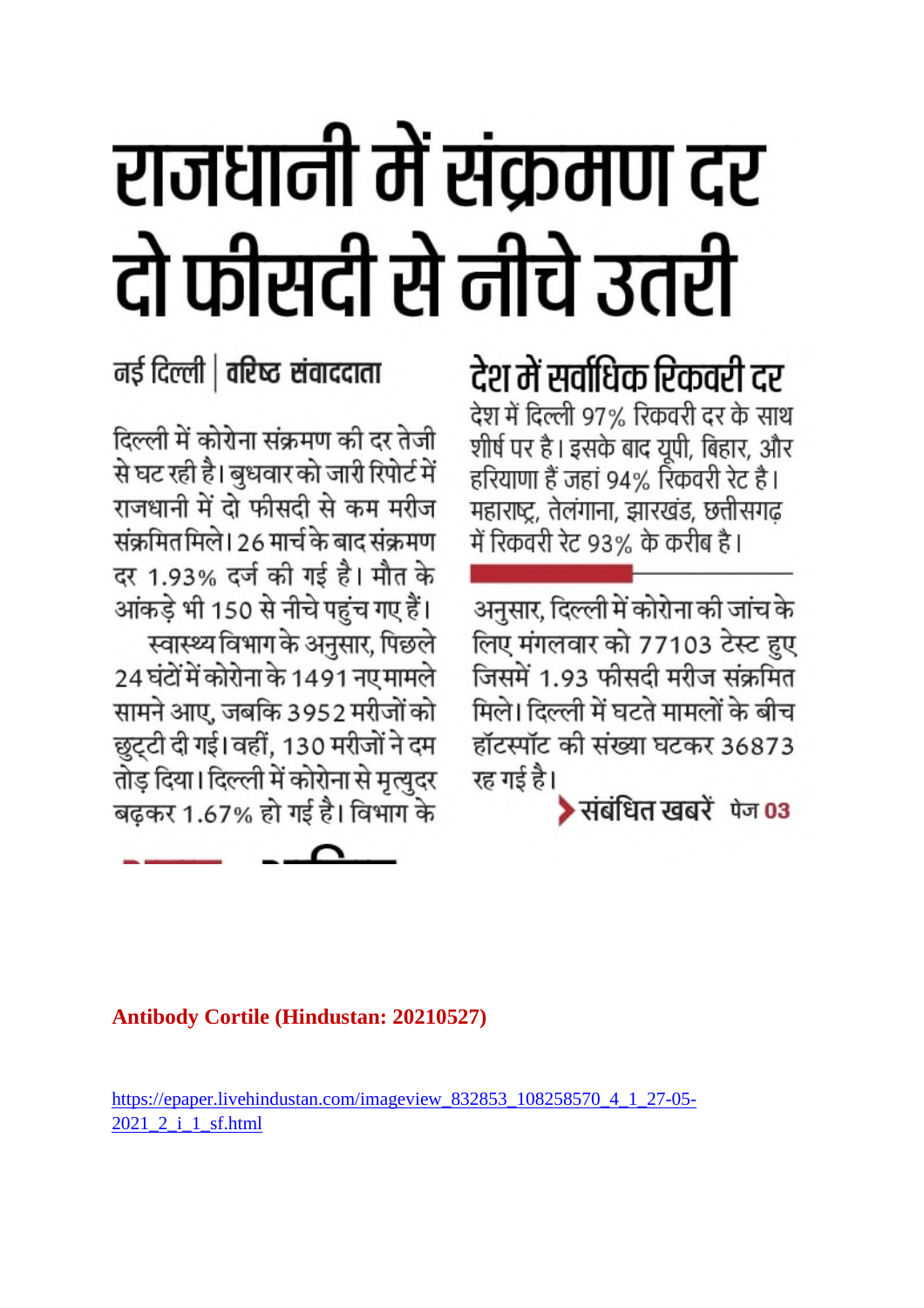# एंटीबॉडी कॉकटेल से होगा संक्रमितों का उपचार

नई दिल्ली | वरिष्ठ संवाददाता

राजधानी में संक्रमण के मरीजों को भी अब कोरोना की एंटीबॉडी कॉकटेल दवा दी जाएगी। इसकी शुरुआत ओखला के फोर्टिस एस्कॉर्ट अस्पताल में होगी। देश में सबसे पहले गुरुग्राम के मेदांता अस्पताल में भर्ती मरीज को यह दवा दी गई थी।

फोर्टिस एस्कॉर्ट अस्पताल के चेयरमैन डॉ. अशोक सेठ ने कहा कि अस्पताल में गुरुवार से कोरोना के इलाज में इस्तेमाल होने वाली दवा जो कासिरिविमैब और इम्देवीमैब का कॉकटेल है, इसकी डोज कोरोना के रोगियों को दी जाएगी। यह दवा कोरोना रोगियों की स्थिति बिगड़ने से पहले मध्यम लक्षणों से सुरक्षा प्रदान करती है। मंगलवार को हरियाणा के 84 वर्षीय मरीज मोहब्बत सिंह को गुरुग्राम के मेदांता अस्पताल में इसकी डोज दी गई थी। दवा लेने वाले वह देश के पहले मरीज थे। जब पिछले साल अमेरिका के पूर्व राष्ट्रपति ट्रंप कोरोना पॉजिटिव हुए थे तब उनके इलाज में एंटीबॉडी कॉकटेल का इस्तेमाल किया गया था।

#### **Coronavirus (Hindustan: 20210527)**

https://epaper.livehindustan.com/imageview\_832853\_80679592\_4\_1\_27-05- 2021\_2\_i\_1\_sf.html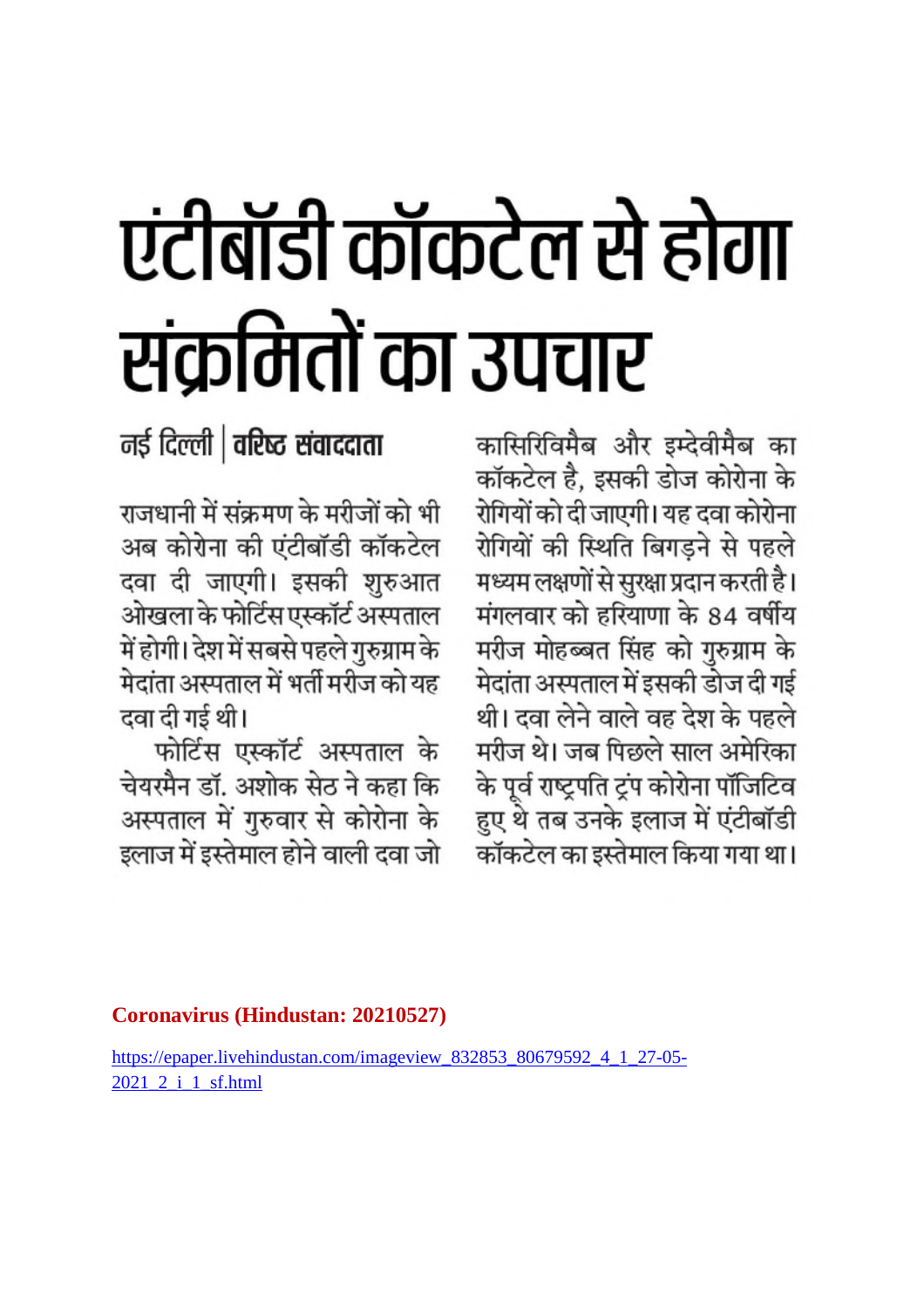

#### **Health Care Services (Hindustan: 20210527)**

https://epaper.livehindustan.com/imageview 832854 108994658 4 1 27-05-2021 3 i 1 sf.html

### सरकारी अस्पताल में बेड, निजी में संकट

#### नई दिल्ली | ललित कौशिक

कोरोना संक्रमण के मामले घटने से राजधानी के बड़े सरकारी अस्पतालों में कोरोना मरीजों के लिए आईसीयू बेड की उपलब्धता की दर 50 से 73 फीसदी तक पहुंच गई है, लेकिन निजी अस्पतालों में आईसीयू बेड की स्थिति बिल्कुल उलट है।

कई बड़े निजी अस्पतालों में एक भी आईसीयू बेड उपलब्ध नहीं है। जिन अस्पतालों में बेड हैं वहां पर बेड की उपलब्धता दर 26 से 33 फीसदी के

#### अपोलो से फोर्टिस तक में आईसीय बिस्तर नहीं

कोरोना एप से बुधवार दोपहर को मिली जानकारी के अनुसार सौ बेड वाले इंद्रप्रस्थ अपोलो अस्पताल में एक भी आईसीयू बेड खाली नहीं था। ऐसी ही स्थिति वसंतकूंज स्थित फोर्टिस अस्पताल, होली फैमिली अस्पताल, वेंकटेश्वर अस्पताल सहित कई दूसरे अस्पतालों की थी, जिनमें एक भी आईसीयू बेड खाली नहीं था। वहीं ईस्ट आँफ कैलाश स्थित नेशनल हार्ट इंस्टीट्यूट में न तो ऑक्सीजन बेड और न ही आईसीयू बेड की उपलब्धता थी।

बीच है। सरकारी अस्पतालों में निजी जाएगी। वहीं, निजी अस्पतालों में अस्पतालों की तुलना में ऑक्सीजन बेड ऑक्सीजन के खाली बेड की स्थिति 26 से 75 फीसदी के बीच है। कुछ निजी भी ज्यादा फीसदी में खाली हैं। सरकारी अस्पतालों में खाली बेड की स्थिति अस्पतालों में यह दर नौ फौसदी के 70-91 फीसदी के बीच देखने को मिल आसपास है।

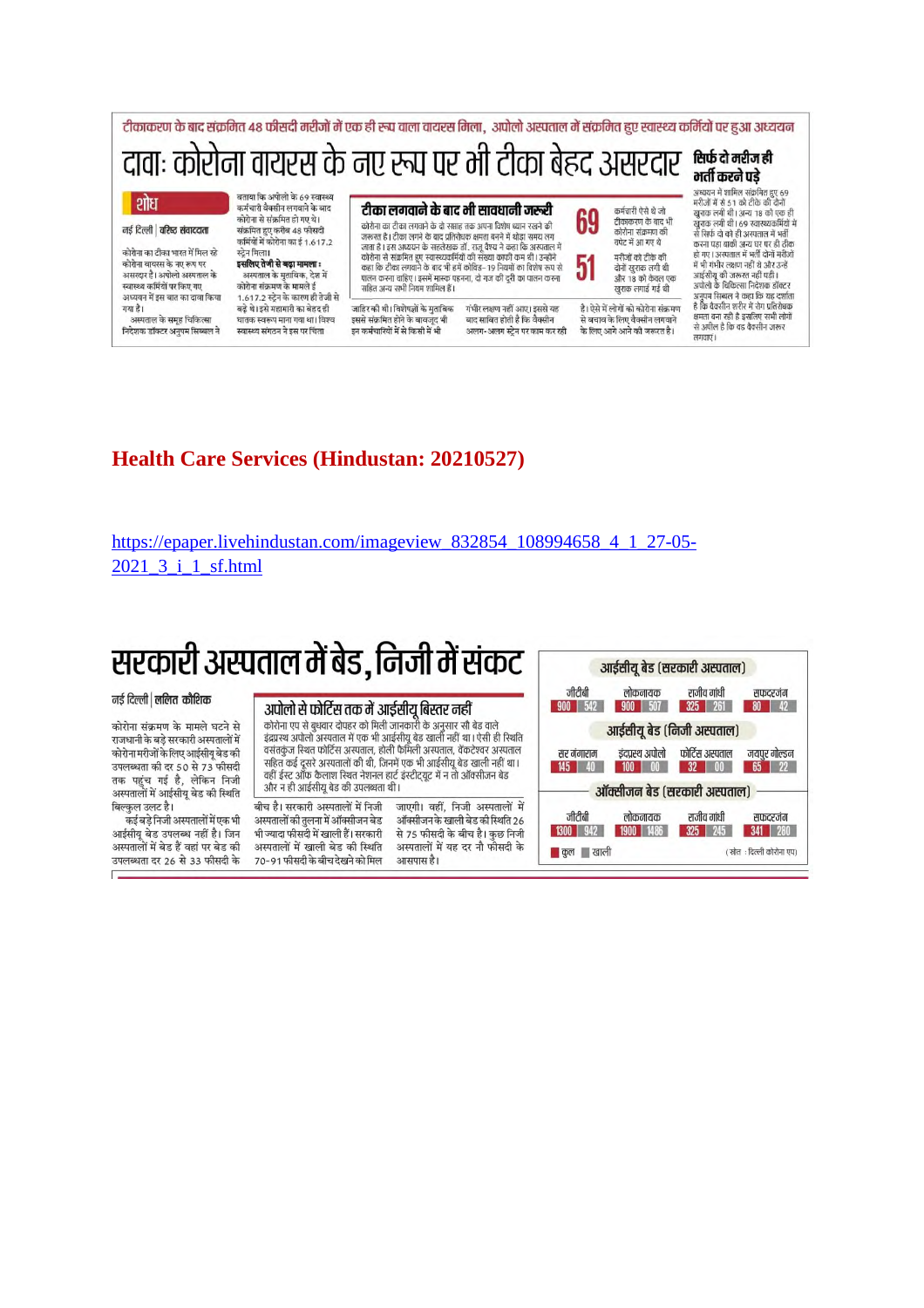#### **Vaccination ((Hindustan: 20210527)**

https://epaper.livehindustan.com/imageview\_832854\_108993704\_4\_1\_27-05- 2021\_3\_i\_1\_sf.html